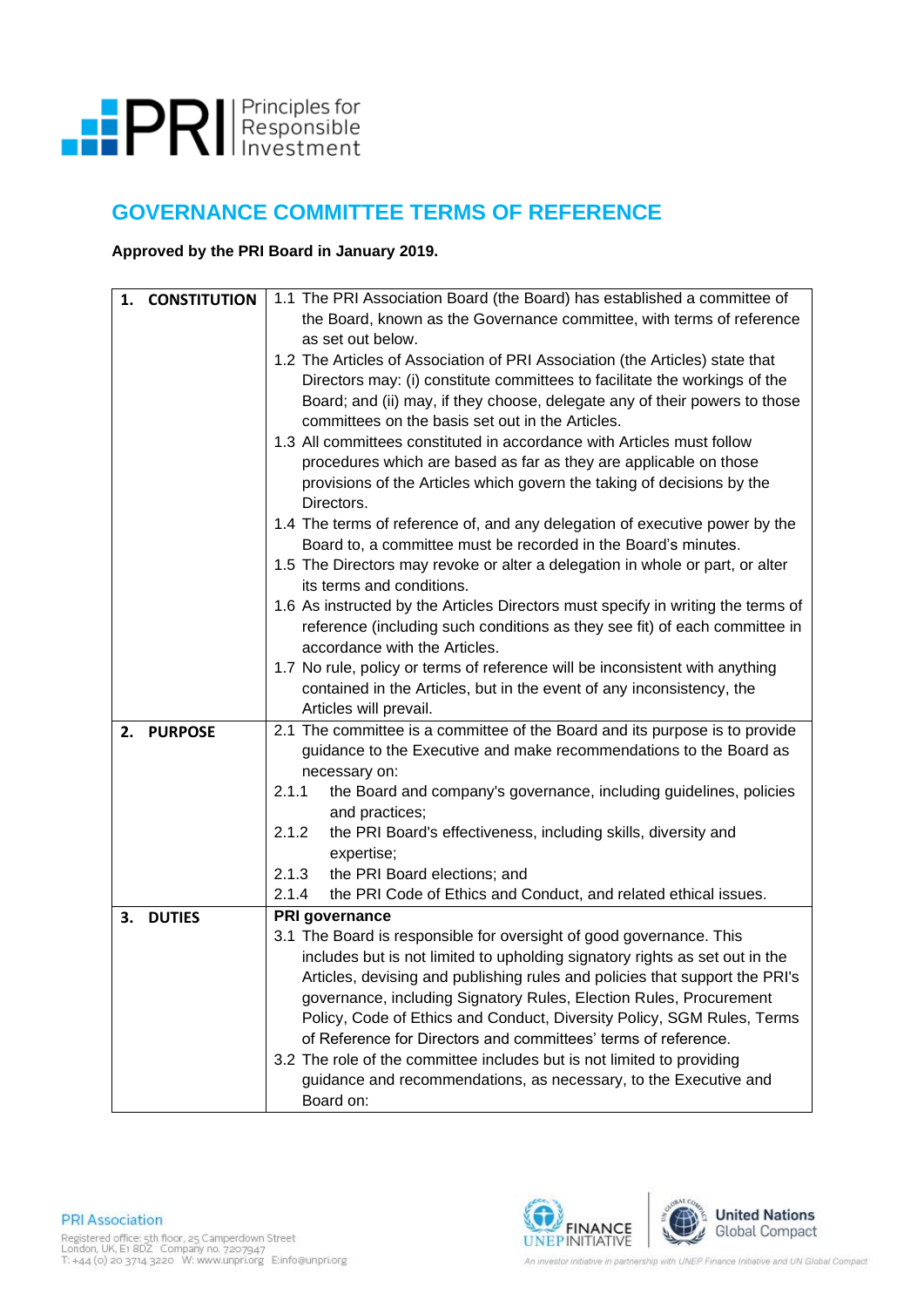|                     | the Board and company governance, including guidelines, policies<br>3.2.1.                                                    |                                                                                                                                            |  |  |  |  |
|---------------------|-------------------------------------------------------------------------------------------------------------------------------|--------------------------------------------------------------------------------------------------------------------------------------------|--|--|--|--|
|                     | and practices; and                                                                                                            |                                                                                                                                            |  |  |  |  |
|                     | 3.2.2.<br>governance framework for strategic partnerships that the PRI might                                                  |                                                                                                                                            |  |  |  |  |
|                     | enter into.                                                                                                                   |                                                                                                                                            |  |  |  |  |
|                     | 3.3 The role of the committee does not extend to operational governance                                                       |                                                                                                                                            |  |  |  |  |
|                     | within the Executive. The CEO is responsible for the leadership and                                                           |                                                                                                                                            |  |  |  |  |
|                     | management of operational and administrative functions.                                                                       |                                                                                                                                            |  |  |  |  |
| <b>DUTIES</b><br>4. |                                                                                                                               | PRI Board effectiveness, including skills, diversity and expertise                                                                         |  |  |  |  |
|                     |                                                                                                                               | 4.1 The role of the committee is to provide guidance and recommendations                                                                   |  |  |  |  |
|                     | to the Board on the measures to promote a Board with the appropriate                                                          |                                                                                                                                            |  |  |  |  |
|                     | skills, diversity and expertise for the Board as a whole to carry out its                                                     |                                                                                                                                            |  |  |  |  |
|                     | duties effectively. This may include:                                                                                         |                                                                                                                                            |  |  |  |  |
|                     | 4.1.1                                                                                                                         | keeping the Board self-assessment framework under review and                                                                               |  |  |  |  |
|                     |                                                                                                                               | recommending any changes it considers necessary, to ensure that it                                                                         |  |  |  |  |
|                     |                                                                                                                               | is fit for purpose, for Board approval;                                                                                                    |  |  |  |  |
|                     | 4.1.2                                                                                                                         | coordinating the Board self-assessment and external independent                                                                            |  |  |  |  |
|                     |                                                                                                                               | review processes;                                                                                                                          |  |  |  |  |
|                     | 4.1.3                                                                                                                         | evaluating and making recommendations to the Board on committee                                                                            |  |  |  |  |
|                     |                                                                                                                               | functionality, composition and structure to ensure that the Board is                                                                       |  |  |  |  |
|                     |                                                                                                                               | effectively supported by committees;                                                                                                       |  |  |  |  |
|                     | 4.1.4                                                                                                                         | evaluating and keeping under review the composition of the Board,                                                                          |  |  |  |  |
|                     |                                                                                                                               | including the balance of skills, knowledge, experience and diversity                                                                       |  |  |  |  |
|                     |                                                                                                                               | of the Board (and the changes likely to be necessary for the future);                                                                      |  |  |  |  |
|                     | 4.1.5                                                                                                                         | making recommendations to the Board, on the basis of the results of                                                                        |  |  |  |  |
|                     | the Board assessment, on the programme for Board learning and                                                                 |                                                                                                                                            |  |  |  |  |
|                     |                                                                                                                               | development;                                                                                                                               |  |  |  |  |
|                     | 4.1.6                                                                                                                         | oversight of the Board induction process;                                                                                                  |  |  |  |  |
|                     | 4.1.7                                                                                                                         | utilising the annual Board assessment results to identify key skills or                                                                    |  |  |  |  |
|                     |                                                                                                                               | experience gaps and making recommendations to the Board on                                                                                 |  |  |  |  |
|                     |                                                                                                                               | skills and experience requested in the election notice for potential                                                                       |  |  |  |  |
|                     |                                                                                                                               | candidates and / or ask signatories to reflect upon the identified key                                                                     |  |  |  |  |
|                     |                                                                                                                               | skills or experience gaps when considering the election candidates;                                                                        |  |  |  |  |
|                     | 4.1.8                                                                                                                         | making recommendations to the Board on any additional eligibility                                                                          |  |  |  |  |
|                     |                                                                                                                               | requirements for candidates wishing to stand for election as                                                                               |  |  |  |  |
|                     |                                                                                                                               | Directors with a view to setting high leadership standards and                                                                             |  |  |  |  |
|                     |                                                                                                                               | enhancing the collective skills and / or experience and / or diversity                                                                     |  |  |  |  |
| of the Board;       |                                                                                                                               |                                                                                                                                            |  |  |  |  |
|                     | 4.1.9                                                                                                                         | identifying diversity gaps on the Board and recommending to the<br>Board that the identified diversity gaps are highlighted to signatories |  |  |  |  |
|                     |                                                                                                                               |                                                                                                                                            |  |  |  |  |
|                     | at the formal publication of the election notice; and<br>recommending to the Board that the PRI asks signatories to<br>4.1.10 |                                                                                                                                            |  |  |  |  |
|                     |                                                                                                                               |                                                                                                                                            |  |  |  |  |
|                     |                                                                                                                               | consider diversity when voting for candidates.                                                                                             |  |  |  |  |

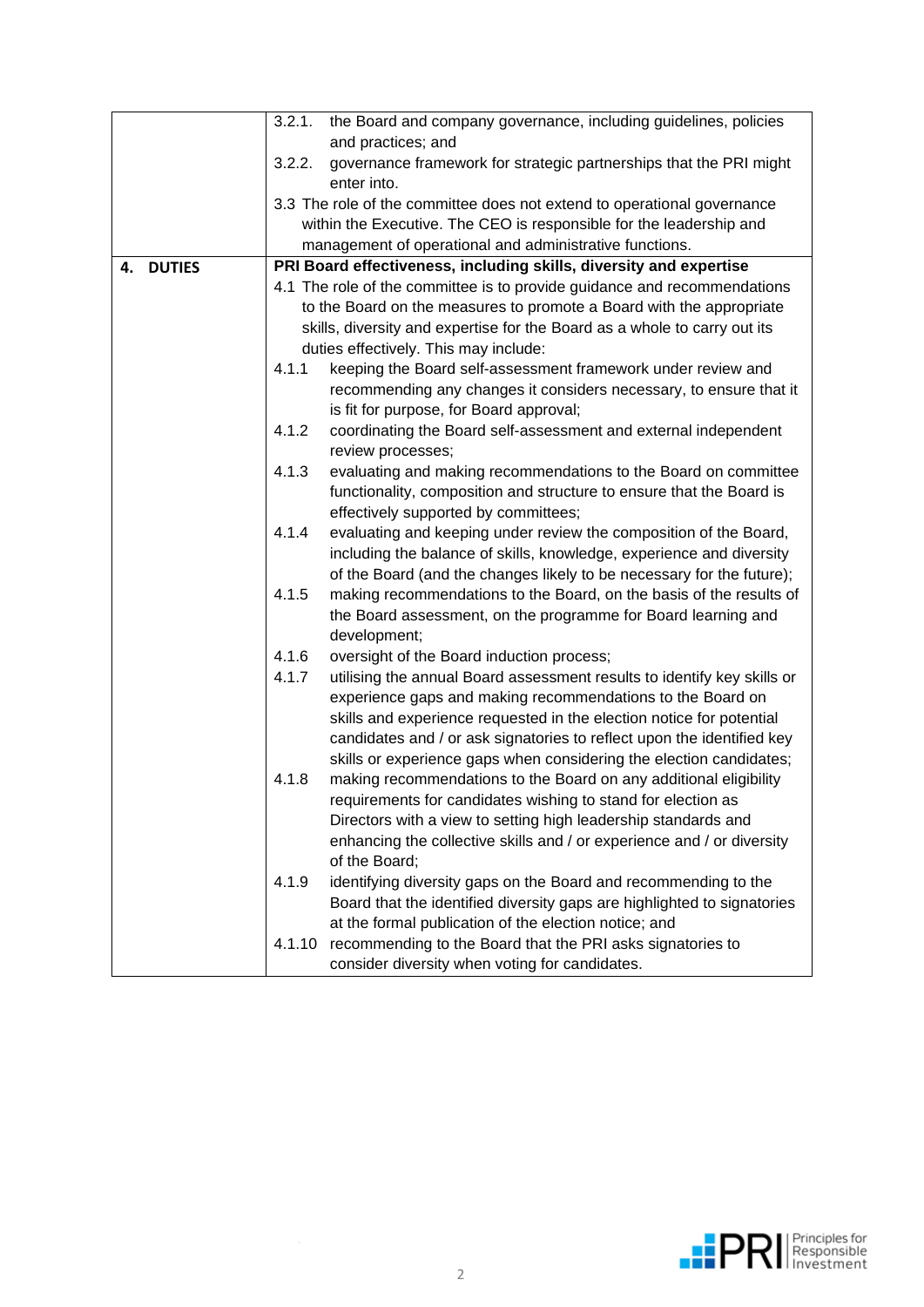| <b>DUTIES</b><br>5. | <b>PRI Board elections</b>                                                                                                                     |                                                                                                                      |  |  |
|---------------------|------------------------------------------------------------------------------------------------------------------------------------------------|----------------------------------------------------------------------------------------------------------------------|--|--|
|                     | 5.1 The role of the committee includes the oversight of the election (Annual,                                                                  |                                                                                                                      |  |  |
|                     | Mid-Term and Extraordinary) processes, including:                                                                                              |                                                                                                                      |  |  |
|                     | 5.1.1                                                                                                                                          | the notification and guidance to potential candidates and signatories                                                |  |  |
|                     |                                                                                                                                                | on skills, diversity and experience requested or required on the                                                     |  |  |
|                     |                                                                                                                                                | Board generally and for specific Board elections.                                                                    |  |  |
|                     | 5.1.2                                                                                                                                          | the eligibility of candidates as set out in the Articles and any                                                     |  |  |
|                     |                                                                                                                                                | additional eligibility requirements.                                                                                 |  |  |
|                     | 5.1.3                                                                                                                                          | the election timetable, communications, election campaigning, voting                                                 |  |  |
|                     |                                                                                                                                                | procedures and other election processes.                                                                             |  |  |
|                     | 5.1.4                                                                                                                                          | reporting to the Board after every election process, including an                                                    |  |  |
|                     |                                                                                                                                                | evaluation of the election process, reporting any complaints received                                                |  |  |
|                     |                                                                                                                                                | and providing recommendations and guidance to the Board on how                                                       |  |  |
|                     | to improve the election process.                                                                                                               |                                                                                                                      |  |  |
|                     | 5.2 Outside of the defined election processes the committee will also:                                                                         |                                                                                                                      |  |  |
|                     | 5.2.1                                                                                                                                          | oversee the maintenance of a 'registry of interest' of potential                                                     |  |  |
|                     |                                                                                                                                                | candidates that have declared an interest to the PRI in serving on                                                   |  |  |
|                     |                                                                                                                                                | the Board; and                                                                                                       |  |  |
|                     | 5.2.2                                                                                                                                          | facilitate proactive outreach to the signatory base, through local and                                               |  |  |
|                     |                                                                                                                                                | regional networks, to familiarise potential candidates with the Board                                                |  |  |
|                     |                                                                                                                                                | role and requirements.                                                                                               |  |  |
| <b>DUTIES</b><br>6. |                                                                                                                                                | <b>PRI Code of Ethics and Conduct</b>                                                                                |  |  |
|                     | 6.1 The Board as a whole is responsible for taking decisions related to the                                                                    |                                                                                                                      |  |  |
|                     |                                                                                                                                                | Code of Ethics and Conduct, and ethical issues in general related to the                                             |  |  |
|                     |                                                                                                                                                | Company.                                                                                                             |  |  |
|                     | 6.2 The committee is responsible for monitoring the application of the rules                                                                   |                                                                                                                      |  |  |
|                     | and processes set out in the Code of Ethics and Conduct.                                                                                       |                                                                                                                      |  |  |
|                     | 6.3 The role of the committee is to consider and make recommendations to                                                                       |                                                                                                                      |  |  |
|                     | the Board on issues related to the Code of Ethics and Conduct and                                                                              |                                                                                                                      |  |  |
|                     |                                                                                                                                                | related ethical issues. This may include:                                                                            |  |  |
|                     | 6.3.1                                                                                                                                          | providing advice to the Board, signatories or PRI employees on                                                       |  |  |
|                     |                                                                                                                                                | ethical questions related to the Code of Ethics and Conduct;                                                         |  |  |
|                     | 6.3.2                                                                                                                                          | evaluating potential conflicts of interest where it is requested to do<br>so by the Board, Executive or signatories; |  |  |
|                     | 6.3.3                                                                                                                                          | providing advice on whether an 'interest' requires registration when                                                 |  |  |
|                     |                                                                                                                                                | requested to do so by those required to register their interest in the                                               |  |  |
|                     |                                                                                                                                                | PRI Register of Interests; and                                                                                       |  |  |
|                     | 6.3.4                                                                                                                                          | reviewing suspected breaches of the Code of Ethics and Conduct                                                       |  |  |
|                     |                                                                                                                                                | referred to the committee (by a PRI employee, Director, UN partner                                                   |  |  |
|                     |                                                                                                                                                | or signatory) before making a recommendation to the Board on                                                         |  |  |
|                     |                                                                                                                                                | possible sanctions.                                                                                                  |  |  |
|                     |                                                                                                                                                | 6.4 The committee is responsible for acting as a point of contact for                                                |  |  |
|                     | signatories or stakeholders to address any concerns or issues they might<br>have about the Board Chair and Directors related to their role and |                                                                                                                      |  |  |
|                     |                                                                                                                                                |                                                                                                                      |  |  |
|                     | position at the PRI, and making subsequent recommendations to the                                                                              |                                                                                                                      |  |  |
|                     | Board on the concerns or issues.<br>6.5 The committee will review the Code of Ethics and Conduct at least once                                 |                                                                                                                      |  |  |
|                     |                                                                                                                                                |                                                                                                                      |  |  |
|                     |                                                                                                                                                | a year and recommend any changes as appropriate.                                                                     |  |  |

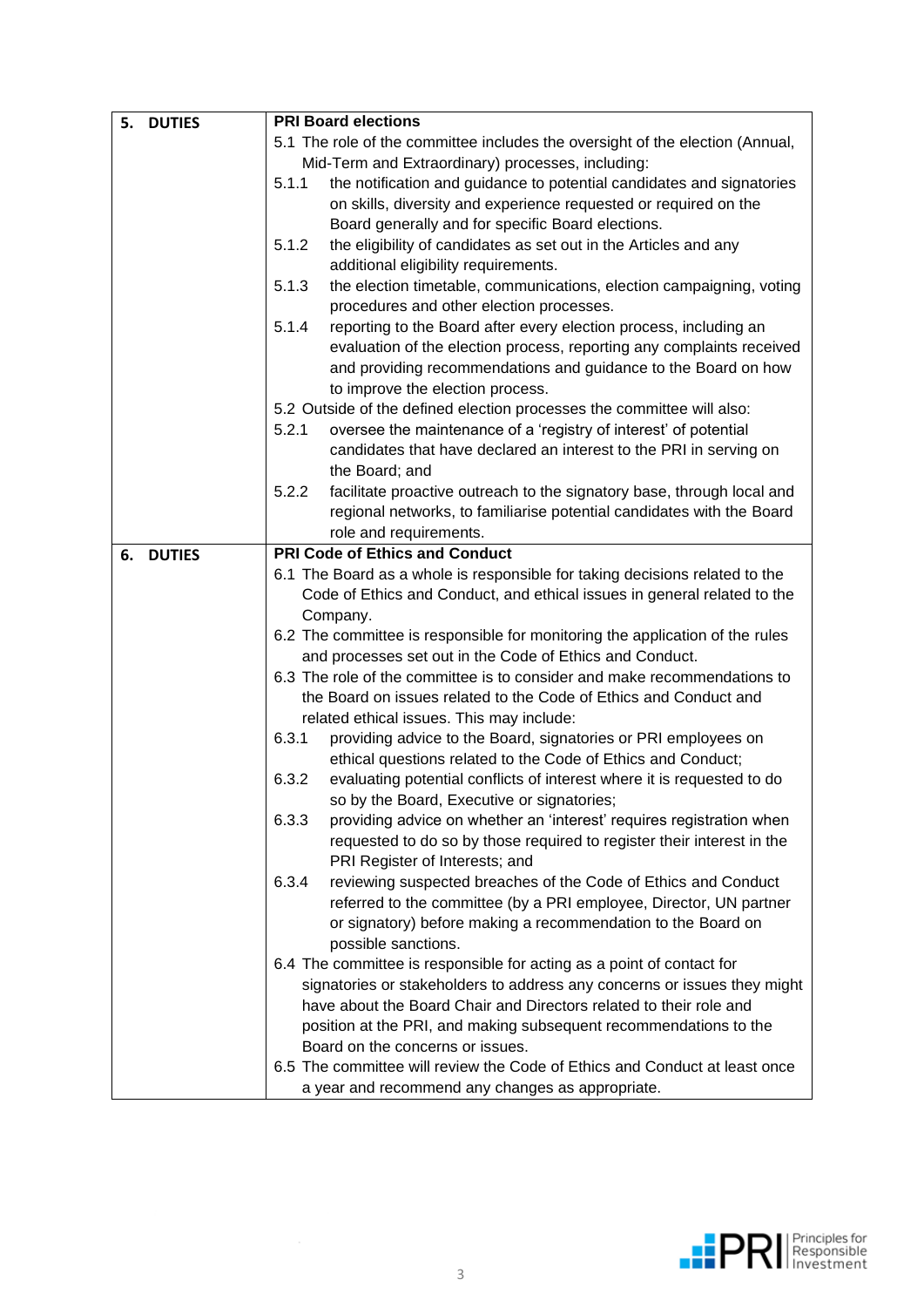| <b>DUTIES</b><br>7.      | 7.1 The Board may request the committee to recommend the criteria and                                             |  |  |  |  |
|--------------------------|-------------------------------------------------------------------------------------------------------------------|--|--|--|--|
|                          | search process for a new Board Chair.                                                                             |  |  |  |  |
|                          | 7.2 The committee will also consider other topics, as referred to it from time                                    |  |  |  |  |
|                          | to time by the Board.                                                                                             |  |  |  |  |
| <b>COMPOSITION</b><br>8. | 8.1 The committee will comprise a maximum of 4 Directors and a maximum                                            |  |  |  |  |
|                          | of one Permanent UN advisor.                                                                                      |  |  |  |  |
|                          | 8.2 There is to be a minimum of three and a maximum of five committee                                             |  |  |  |  |
|                          | members at all times.                                                                                             |  |  |  |  |
|                          | 8.3 Any Director standing for election must recuse themselves from                                                |  |  |  |  |
|                          | discussions related to the elections.                                                                             |  |  |  |  |
|                          | 8.4 The Chair cannot be a member of the committee.                                                                |  |  |  |  |
|                          | 8.5 Committee members and the committee chair are appointed by the                                                |  |  |  |  |
|                          | Board.                                                                                                            |  |  |  |  |
| <b>QUROUM</b><br>9.      | 9.1 A quorum of the committee is set out in the table below:                                                      |  |  |  |  |
|                          | Committee members<br>Quorum                                                                                       |  |  |  |  |
|                          | 3<br>$\overline{2}$                                                                                               |  |  |  |  |
|                          | 3<br>4                                                                                                            |  |  |  |  |
|                          | 5<br>3                                                                                                            |  |  |  |  |
| 10. MEETING              | 10.1 In the absence of the committee chair, the remaining members present                                         |  |  |  |  |
| <b>PROCEDURES</b>        | can elect one of themselves to chair the meeting.                                                                 |  |  |  |  |
|                          | 10.2 Questions arising at any meeting must be determined by a majority of                                         |  |  |  |  |
|                          | votes of the committee members present that are entitled to vote.                                                 |  |  |  |  |
|                          | 10.3 In the case of an equality of votes, the chair of the committee will not                                     |  |  |  |  |
|                          | have a second or casting vote but a decision on the relevant matter                                               |  |  |  |  |
|                          | must be referred to the next available meeting of the Directors.                                                  |  |  |  |  |
| <b>11. ATTENDANCE</b>    | 11.1 The expectation is that committee members attend all committee                                               |  |  |  |  |
| <b>AT MEETINGS</b>       | meetings, either in person or by conference call.                                                                 |  |  |  |  |
|                          | 11.2 Other Board Directors and Permanent UN Advisors have the right to                                            |  |  |  |  |
|                          | attend the committee meetings.                                                                                    |  |  |  |  |
|                          | 11.3 Permanent UN Advisors, members of the PRI Executive and any                                                  |  |  |  |  |
|                          | advisers appointed by the committee may attend any meeting of the                                                 |  |  |  |  |
|                          | committee if invited by the committee.                                                                            |  |  |  |  |
|                          | 11.4 The PRI Director of Planning and Operations or their nominee is the                                          |  |  |  |  |
| <b>12. FREQUENCY</b>     | secretary of the committee and will attend the meetings.                                                          |  |  |  |  |
|                          | 12.1 Meetings are to be held not less than twice annually and at such other<br>times as required.                 |  |  |  |  |
| OF MEETINGS              |                                                                                                                   |  |  |  |  |
| 13. NOTICE OF            | 13.1 Meetings of the committee are called by the secretary of the committee                                       |  |  |  |  |
| <b>MEETINGS</b>          | at the request of the committee chair.                                                                            |  |  |  |  |
|                          | 13.2 Unless otherwise agreed, notice of each meeting confirming the venue,                                        |  |  |  |  |
|                          | time and date together with an agenda of items to be discussed, are to                                            |  |  |  |  |
|                          | be forwarded to each member of the committee, any other person                                                    |  |  |  |  |
|                          | required to attend, no later than five working days before the meeting.                                           |  |  |  |  |
|                          | Supporting papers are to be sent to committee members and to other<br>attendees as appropriate, at the same time. |  |  |  |  |
| 14. MINUTES OF           | 14.1 The secretary of the committee will ensure that a formal record of                                           |  |  |  |  |
|                          | committee proceedings and resolutions is maintained.                                                              |  |  |  |  |
| <b>MEETINGS</b>          |                                                                                                                   |  |  |  |  |